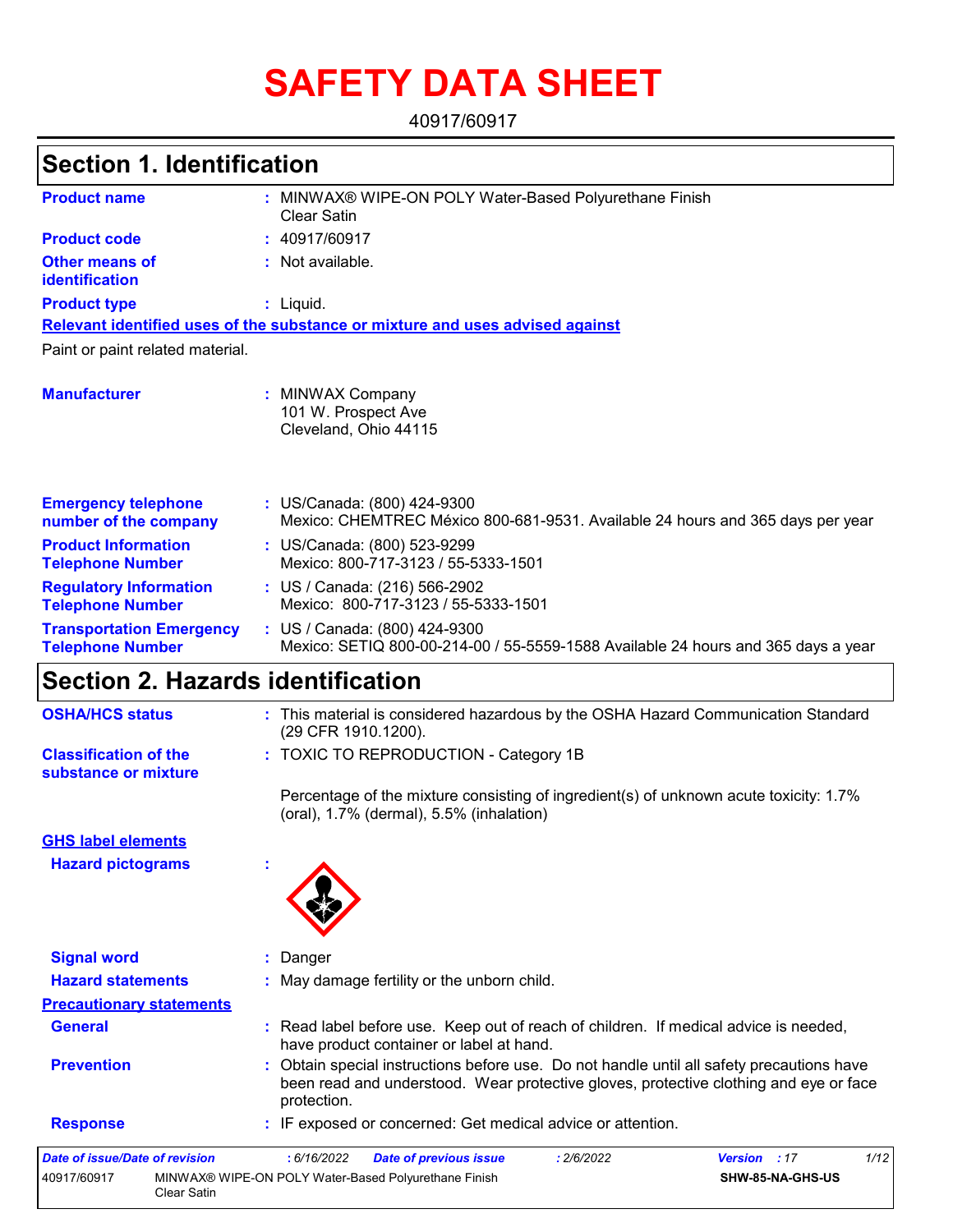## **Section 2. Hazards identification**

| <b>Storage</b>                             | : Store locked up.                                                                                                                              |
|--------------------------------------------|-------------------------------------------------------------------------------------------------------------------------------------------------|
| <b>Disposal</b>                            | : Dispose of contents and container in accordance with all local, regional, national and<br>international regulations.                          |
| <b>Supplemental label</b><br>elements      | WARNING: This product contains a chemical known to the State of California to cause<br>birth defects or other reproductive harm.                |
|                                            | Please refer to the SDS for additional information. Keep out of reach of children. Do not<br>transfer contents to other containers for storage. |
| <b>Hazards not otherwise</b><br>classified | : None known.                                                                                                                                   |

## **Section 3. Composition/information on ingredients**

| Substance/mixture     | : Mixture        |
|-----------------------|------------------|
| <b>Other means of</b> | : Not available. |
| <i>identification</i> |                  |

#### **CAS number/other identifiers**

| <b>Ingredient name</b>        | % by weight | <b>CAS number</b> |
|-------------------------------|-------------|-------------------|
| 1-Methyl-2-Pyrrolidone        | ≤5          | 872-50-4          |
| 2-Methoxymethylethoxypropanol | '≤3         | 34590-94-8        |
| Fumed Amorphous Silica        | '≤3         | 112945-52-5       |

Any concentration shown as a range is to protect confidentiality or is due to batch variation.

**There are no additional ingredients present which, within the current knowledge of the supplier and in the concentrations applicable, are classified and hence require reporting in this section.**

**Occupational exposure limits, if available, are listed in Section 8.**

## **Section 4. First aid measures**

| <b>Description of necessary first aid measures</b> |                                                                                                                                                                                                                                                                                                                                                                                                                                                                                                                                                                                                                                                                                                                     |
|----------------------------------------------------|---------------------------------------------------------------------------------------------------------------------------------------------------------------------------------------------------------------------------------------------------------------------------------------------------------------------------------------------------------------------------------------------------------------------------------------------------------------------------------------------------------------------------------------------------------------------------------------------------------------------------------------------------------------------------------------------------------------------|
| <b>Eye contact</b>                                 | : Immediately flush eyes with plenty of water, occasionally lifting the upper and lower<br>eyelids. Check for and remove any contact lenses. Continue to rinse for at least 10<br>minutes. Get medical attention if irritation occurs.                                                                                                                                                                                                                                                                                                                                                                                                                                                                              |
| <b>Inhalation</b>                                  | : Remove victim to fresh air and keep at rest in a position comfortable for breathing. If<br>not breathing, if breathing is irregular or if respiratory arrest occurs, provide artificial<br>respiration or oxygen by trained personnel. It may be dangerous to the person providing<br>aid to give mouth-to-mouth resuscitation. Get medical attention. If unconscious, place<br>in recovery position and get medical attention immediately. Maintain an open airway.<br>Loosen tight clothing such as a collar, tie, belt or waistband. In case of inhalation of<br>decomposition products in a fire, symptoms may be delayed. The exposed person may<br>need to be kept under medical surveillance for 48 hours. |
| <b>Skin contact</b>                                | : Flush contaminated skin with plenty of water. Remove contaminated clothing and<br>shoes. Wash contaminated clothing thoroughly with water before removing it, or wear<br>gloves. Continue to rinse for at least 10 minutes. Get medical attention. Wash clothing<br>before reuse. Clean shoes thoroughly before reuse.                                                                                                                                                                                                                                                                                                                                                                                            |
| <b>Ingestion</b>                                   | : Wash out mouth with water. Remove dentures if any. If material has been swallowed<br>and the exposed person is conscious, give small quantities of water to drink. Stop if the<br>exposed person feels sick as vomiting may be dangerous. Do not induce vomiting<br>unless directed to do so by medical personnel. If vomiting occurs, the head should be<br>kept low so that vomit does not enter the lungs. Get medical attention. Never give<br>anything by mouth to an unconscious person. If unconscious, place in recovery position<br>and get medical attention immediately. Maintain an open airway. Loosen tight clothing<br>such as a collar, tie, belt or waistband.                                   |

| Date of issue/Date of revision |             | 6/16/2022 | Date of previous issue                               | 2/6/2022 | <b>Version</b> : 17 |                  | 2/12 |
|--------------------------------|-------------|-----------|------------------------------------------------------|----------|---------------------|------------------|------|
| 40917/60917                    | Clear Satin |           | MINWAX® WIPE-ON POLY Water-Based Polyurethane Finish |          |                     | SHW-85-NA-GHS-US |      |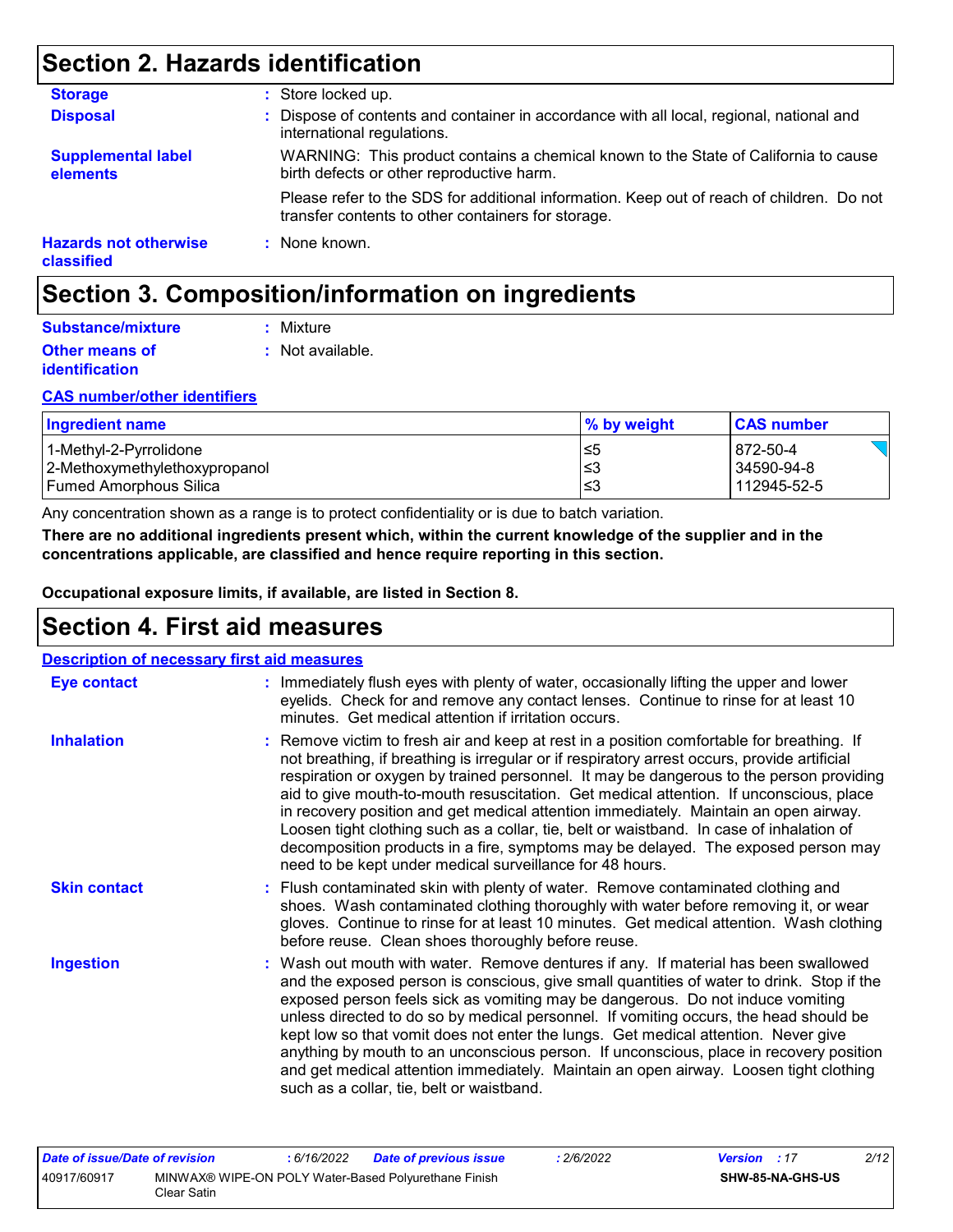## **Section 4. First aid measures**

### **Most important symptoms/effects, acute and delayed**

| <b>Potential acute health effects</b> |                                                                                                                             |
|---------------------------------------|-----------------------------------------------------------------------------------------------------------------------------|
| <b>Eye contact</b>                    | : No known significant effects or critical hazards.                                                                         |
| <b>Inhalation</b>                     | : No known significant effects or critical hazards.                                                                         |
| <b>Skin contact</b>                   | : No known significant effects or critical hazards.                                                                         |
| <b>Ingestion</b>                      | : No known significant effects or critical hazards.                                                                         |
| <b>Over-exposure signs/symptoms</b>   |                                                                                                                             |
| <b>Eye contact</b>                    | : No specific data.                                                                                                         |
| <b>Inhalation</b>                     | : Adverse symptoms may include the following:<br>reduced fetal weight<br>increase in fetal deaths<br>skeletal malformations |
| <b>Skin contact</b>                   | : Adverse symptoms may include the following:<br>reduced fetal weight<br>increase in fetal deaths<br>skeletal malformations |
| <b>Ingestion</b>                      | : Adverse symptoms may include the following:<br>reduced fetal weight<br>increase in fetal deaths<br>skeletal malformations |
|                                       | <u>Indication of immediate medical attention and special treatment needed, if necessary</u>                                 |

| <b>Notes to physician</b>         | : In case of inhalation of decomposition products in a fire, symptoms may be delayed.<br>The exposed person may need to be kept under medical surveillance for 48 hours.                                                                                                                                                                                                                                        |
|-----------------------------------|-----------------------------------------------------------------------------------------------------------------------------------------------------------------------------------------------------------------------------------------------------------------------------------------------------------------------------------------------------------------------------------------------------------------|
| <b>Specific treatments</b>        | : No specific treatment.                                                                                                                                                                                                                                                                                                                                                                                        |
| <b>Protection of first-aiders</b> | : No action shall be taken involving any personal risk or without suitable training. If it is<br>suspected that fumes are still present, the rescuer should wear an appropriate mask or<br>self-contained breathing apparatus. It may be dangerous to the person providing aid to<br>give mouth-to-mouth resuscitation. Wash contaminated clothing thoroughly with water<br>before removing it, or wear gloves. |

### **See toxicological information (Section 11)**

## **Section 5. Fire-fighting measures**

| <b>Extinguishing media</b>                             |                    |                                                                            |                                                                                                                                                                                        |            |                     |                  |      |
|--------------------------------------------------------|--------------------|----------------------------------------------------------------------------|----------------------------------------------------------------------------------------------------------------------------------------------------------------------------------------|------------|---------------------|------------------|------|
| <b>Suitable extinguishing</b><br>media                 |                    |                                                                            | : Use an extinguishing agent suitable for the surrounding fire.                                                                                                                        |            |                     |                  |      |
| Unsuitable extinguishing<br>media                      |                    | : None known.                                                              |                                                                                                                                                                                        |            |                     |                  |      |
| <b>Specific hazards arising</b><br>from the chemical   |                    |                                                                            | : In a fire or if heated, a pressure increase will occur and the container may burst.                                                                                                  |            |                     |                  |      |
| <b>Hazardous thermal</b><br>decomposition products     |                    | carbon dioxide<br>carbon monoxide<br>nitrogen oxides<br>metal oxide/oxides | : Decomposition products may include the following materials:                                                                                                                          |            |                     |                  |      |
| <b>Special protective actions</b><br>for fire-fighters |                    | training.                                                                  | : Promptly isolate the scene by removing all persons from the vicinity of the incident if<br>there is a fire. No action shall be taken involving any personal risk or without suitable |            |                     |                  |      |
| <b>Date of issue/Date of revision</b>                  |                    | :6/16/2022                                                                 | <b>Date of previous issue</b>                                                                                                                                                          | : 2/6/2022 | <b>Version</b> : 17 |                  | 3/12 |
| 40917/60917                                            | <b>Clear Satin</b> |                                                                            | MINWAX® WIPE-ON POLY Water-Based Polyurethane Finish                                                                                                                                   |            |                     | SHW-85-NA-GHS-US |      |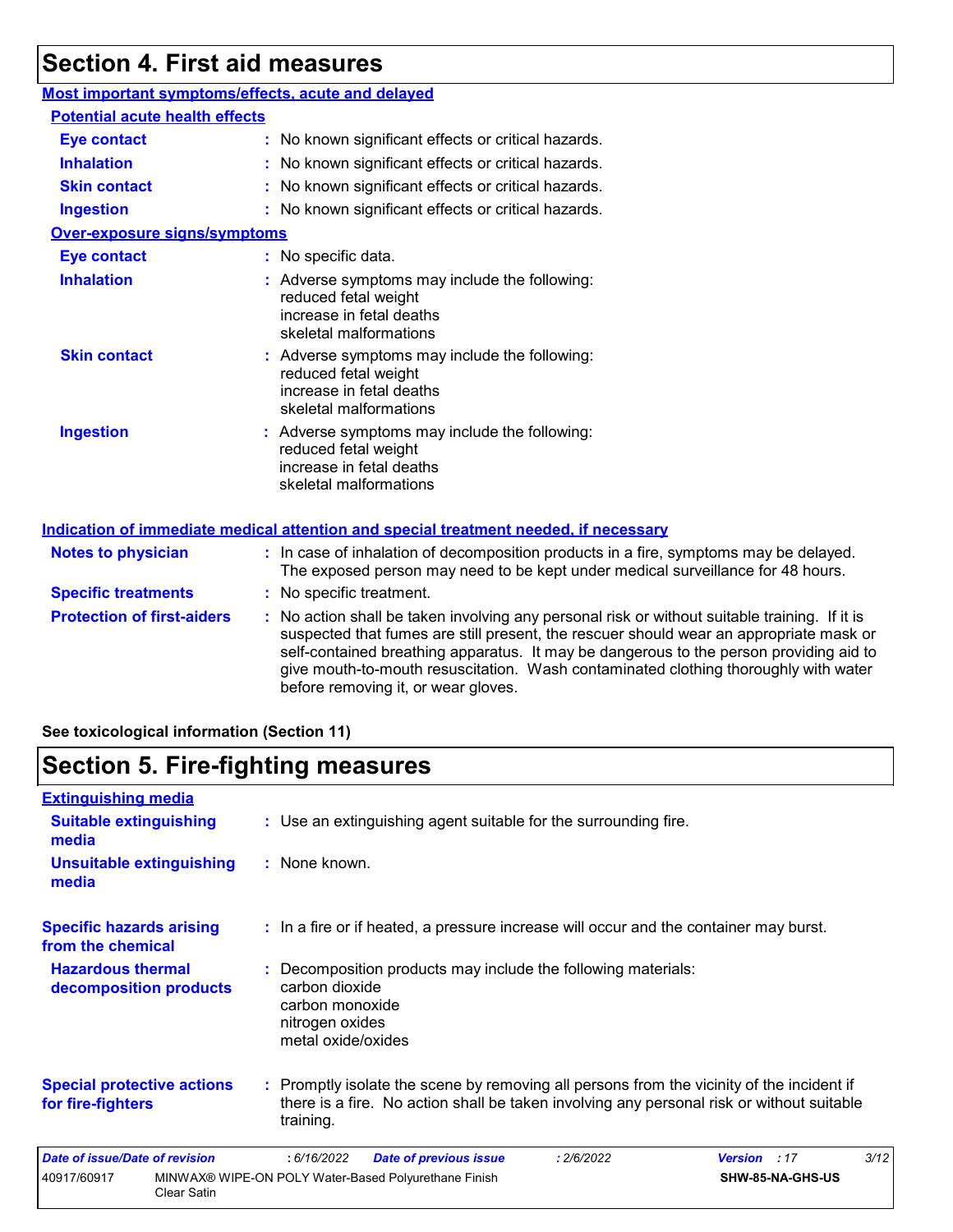## **Section 5. Fire-fighting measures**

Fire-fighters should wear appropriate protective equipment and self-contained breathing **:** apparatus (SCBA) with a full face-piece operated in positive pressure mode. **Special protective equipment for fire-fighters**

## **Section 6. Accidental release measures**

|                                                              | Personal precautions, protective equipment and emergency procedures                                                                                                                                                                                                                                                                                                                                                                                                                                                                                                                                                                                                                                        |
|--------------------------------------------------------------|------------------------------------------------------------------------------------------------------------------------------------------------------------------------------------------------------------------------------------------------------------------------------------------------------------------------------------------------------------------------------------------------------------------------------------------------------------------------------------------------------------------------------------------------------------------------------------------------------------------------------------------------------------------------------------------------------------|
| For non-emergency<br>personnel                               | : No action shall be taken involving any personal risk or without suitable training.<br>Evacuate surrounding areas. Keep unnecessary and unprotected personnel from<br>entering. Do not touch or walk through spilled material. Avoid breathing vapor or mist.<br>Provide adequate ventilation. Wear appropriate respirator when ventilation is<br>inadequate. Put on appropriate personal protective equipment.                                                                                                                                                                                                                                                                                           |
| For emergency responders                                     | If specialized clothing is required to deal with the spillage, take note of any information in<br>÷.<br>Section 8 on suitable and unsuitable materials. See also the information in "For non-<br>emergency personnel".                                                                                                                                                                                                                                                                                                                                                                                                                                                                                     |
| <b>Environmental precautions</b>                             | : Avoid dispersal of spilled material and runoff and contact with soil, waterways, drains<br>and sewers. Inform the relevant authorities if the product has caused environmental<br>pollution (sewers, waterways, soil or air).                                                                                                                                                                                                                                                                                                                                                                                                                                                                            |
| <b>Methods and materials for containment and cleaning up</b> |                                                                                                                                                                                                                                                                                                                                                                                                                                                                                                                                                                                                                                                                                                            |
| <b>Small spill</b>                                           | : Stop leak if without risk. Move containers from spill area. Dilute with water and mop up<br>if water-soluble. Alternatively, or if water-insoluble, absorb with an inert dry material and<br>place in an appropriate waste disposal container. Dispose of via a licensed waste<br>disposal contractor.                                                                                                                                                                                                                                                                                                                                                                                                   |
| <b>Large spill</b>                                           | Stop leak if without risk. Move containers from spill area. Approach release from<br>upwind. Prevent entry into sewers, water courses, basements or confined areas. Wash<br>spillages into an effluent treatment plant or proceed as follows. Contain and collect<br>spillage with non-combustible, absorbent material e.g. sand, earth, vermiculite or<br>diatomaceous earth and place in container for disposal according to local regulations<br>(see Section 13). Dispose of via a licensed waste disposal contractor. Contaminated<br>absorbent material may pose the same hazard as the spilled product. Note: see<br>Section 1 for emergency contact information and Section 13 for waste disposal. |

## **Section 7. Handling and storage**

| <b>Precautions for safe handling</b>             |                                                                                                                                                                                                                                                                                                                                                                                                                                                                                                                                                                                                                                                                                                                 |
|--------------------------------------------------|-----------------------------------------------------------------------------------------------------------------------------------------------------------------------------------------------------------------------------------------------------------------------------------------------------------------------------------------------------------------------------------------------------------------------------------------------------------------------------------------------------------------------------------------------------------------------------------------------------------------------------------------------------------------------------------------------------------------|
| <b>Protective measures</b>                       | : Put on appropriate personal protective equipment (see Section 8). Avoid exposure -<br>obtain special instructions before use. Avoid exposure during pregnancy. Do not<br>handle until all safety precautions have been read and understood. Do not get in eyes<br>or on skin or clothing. Do not ingest. Avoid breathing vapor or mist. If during normal<br>use the material presents a respiratory hazard, use only with adequate ventilation or<br>wear appropriate respirator. Keep in the original container or an approved alternative<br>made from a compatible material, kept tightly closed when not in use. Empty containers<br>retain product residue and can be hazardous. Do not reuse container. |
| <b>Advice on general</b><br>occupational hygiene | : Eating, drinking and smoking should be prohibited in areas where this material is<br>handled, stored and processed. Workers should wash hands and face before eating,<br>drinking and smoking. Remove contaminated clothing and protective equipment before<br>entering eating areas. See also Section 8 for additional information on hygiene<br>measures.                                                                                                                                                                                                                                                                                                                                                   |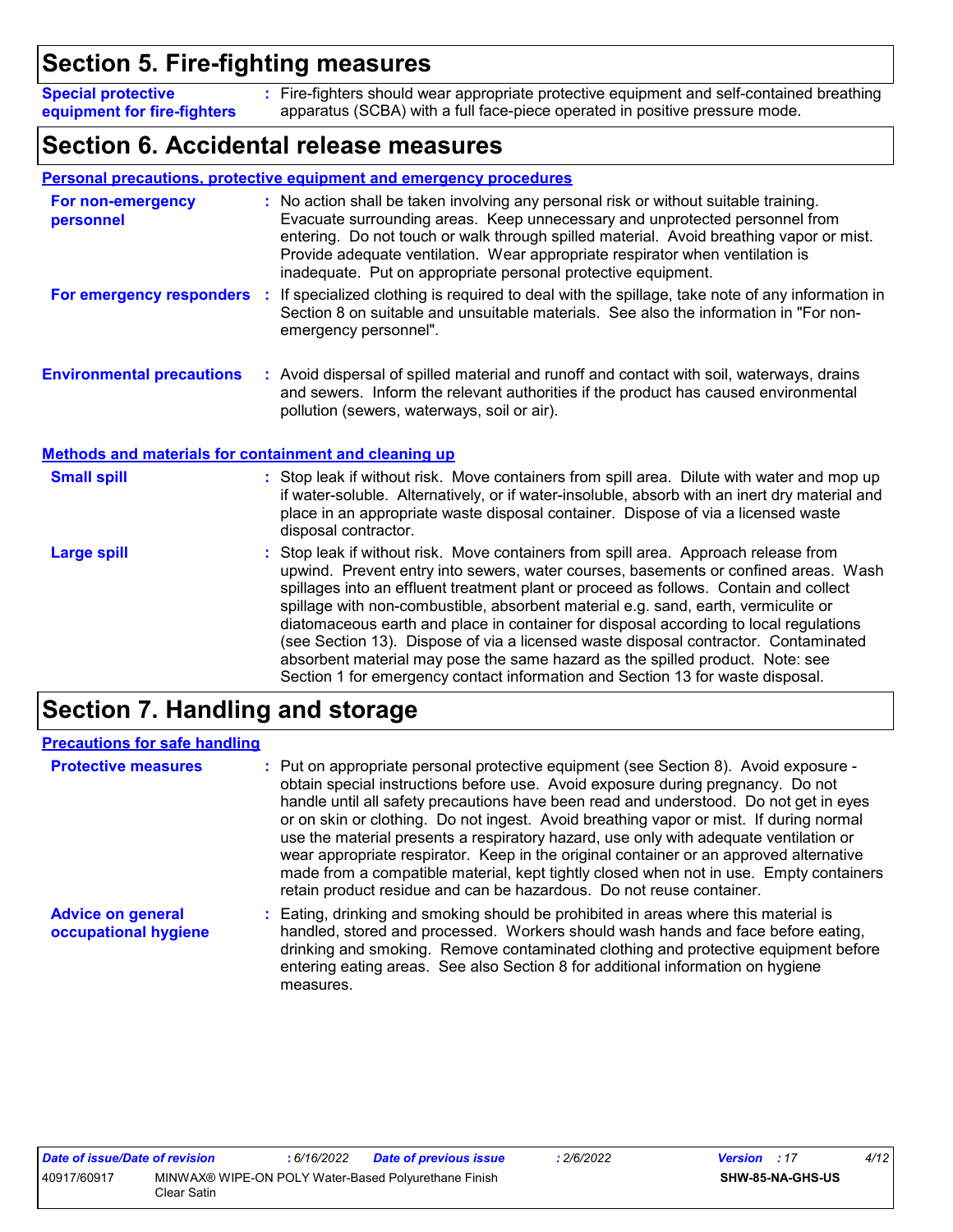# **Section 7. Handling and storage**

|                          | <b>Conditions for safe storage, :</b> Store in accordance with local regulations. Store in original container protected from                                                                                                                                                                                                                                                                               |
|--------------------------|------------------------------------------------------------------------------------------------------------------------------------------------------------------------------------------------------------------------------------------------------------------------------------------------------------------------------------------------------------------------------------------------------------|
| including any            | direct sunlight in a dry, cool and well-ventilated area, away from incompatible materials                                                                                                                                                                                                                                                                                                                  |
| <b>incompatibilities</b> | (see Section 10) and food and drink. Store locked up. Keep container tightly closed<br>and sealed until ready for use. Containers that have been opened must be carefully<br>resealed and kept upright to prevent leakage. Do not store in unlabeled containers.<br>Use appropriate containment to avoid environmental contamination. See Section 10 for<br>incompatible materials before handling or use. |

## **Section 8. Exposure controls/personal protection**

#### **Control parameters**

**Occupational exposure limits (OSHA United States)**

| <b>Ingredient name</b>        | CAS#        | <b>Exposure limits</b>                                                                                                                                                                                                                                                                                                                                                                                                                                                                                                                         |  |  |
|-------------------------------|-------------|------------------------------------------------------------------------------------------------------------------------------------------------------------------------------------------------------------------------------------------------------------------------------------------------------------------------------------------------------------------------------------------------------------------------------------------------------------------------------------------------------------------------------------------------|--|--|
| 1-Methyl-2-Pyrrolidone        | 872-50-4    | OARS WEEL (United States, 1/2021).<br>Absorbed through skin.<br>TWA: 15 ppm 8 hours.<br>STEL: 120 mg/m <sup>3</sup> 15 minutes.<br>STEL: 30 ppm 15 minutes.<br>TWA: 60 mg/m <sup>3</sup> 8 hours.                                                                                                                                                                                                                                                                                                                                              |  |  |
| 2-Methoxymethylethoxypropanol | 34590-94-8  | ACGIH TLV (United States, 1/2021).<br>Absorbed through skin.<br>TWA: 100 ppm 8 hours.<br>TWA: 606 mg/m <sup>3</sup> 8 hours.<br>STEL: 150 ppm 15 minutes.<br>STEL: 909 mg/m <sup>3</sup> 15 minutes.<br>NIOSH REL (United States, 10/2020).<br>Absorbed through skin.<br>TWA: 100 ppm 10 hours.<br>TWA: 600 mg/m <sup>3</sup> 10 hours.<br>STEL: 150 ppm 15 minutes.<br>STEL: 900 mg/m <sup>3</sup> 15 minutes.<br>OSHA PEL (United States, 5/2018).<br>Absorbed through skin.<br>TWA: 100 ppm 8 hours.<br>TWA: 600 mg/m <sup>3</sup> 8 hours. |  |  |
| <b>Fumed Amorphous Silica</b> | 112945-52-5 | NIOSH REL (United States, 10/2020).<br>TWA: 6 mg/m <sup>3</sup> 10 hours.                                                                                                                                                                                                                                                                                                                                                                                                                                                                      |  |  |

#### **Occupational exposure limits (Canada)**

| <b>Ingredient name</b>              |                                                      | CAS#                          | <b>Exposure limits</b>                                                                                                                                                                                                                                                                                                                                                                                                                                                                                               |
|-------------------------------------|------------------------------------------------------|-------------------------------|----------------------------------------------------------------------------------------------------------------------------------------------------------------------------------------------------------------------------------------------------------------------------------------------------------------------------------------------------------------------------------------------------------------------------------------------------------------------------------------------------------------------|
| N-Methyl pyrrolidone                |                                                      | 872-50-4                      | CA Ontario Provincial (Canada, 6/2019).<br>TWA: $400 \text{ mg/m}^3$ 8 hours.                                                                                                                                                                                                                                                                                                                                                                                                                                        |
| Dipropylene glycol monomethyl ether |                                                      | 34590-94-8                    | CA Alberta Provincial (Canada, 6/2018).<br>Absorbed through skin.<br>8 hrs OEL: 100 ppm 8 hours.<br>15 min OEL: 909 mg/m <sup>3</sup> 15 minutes.<br>8 hrs OEL: 606 mg/m <sup>3</sup> 8 hours.<br>15 min OEL: 150 ppm 15 minutes.<br><b>CA British Columbia Provincial (Canada,</b><br>6/2021). Absorbed through skin.<br>TWA: 100 ppm 8 hours.<br>STEL: 150 ppm 15 minutes.<br>CA Quebec Provincial (Canada, 6/2021).<br>Absorbed through skin.<br>TWAEV: 100 ppm 8 hours.<br>TWAEV: 606 mg/m <sup>3</sup> 8 hours. |
| Date of issue/Date of revision      | : 6/16/2022                                          | <b>Date of previous issue</b> | 5/12<br>: 2/6/2022<br><b>Version</b> : 17                                                                                                                                                                                                                                                                                                                                                                                                                                                                            |
| 40917/60917<br><b>Clear Satin</b>   | MINWAX® WIPE-ON POLY Water-Based Polyurethane Finish |                               | SHW-85-NA-GHS-US                                                                                                                                                                                                                                                                                                                                                                                                                                                                                                     |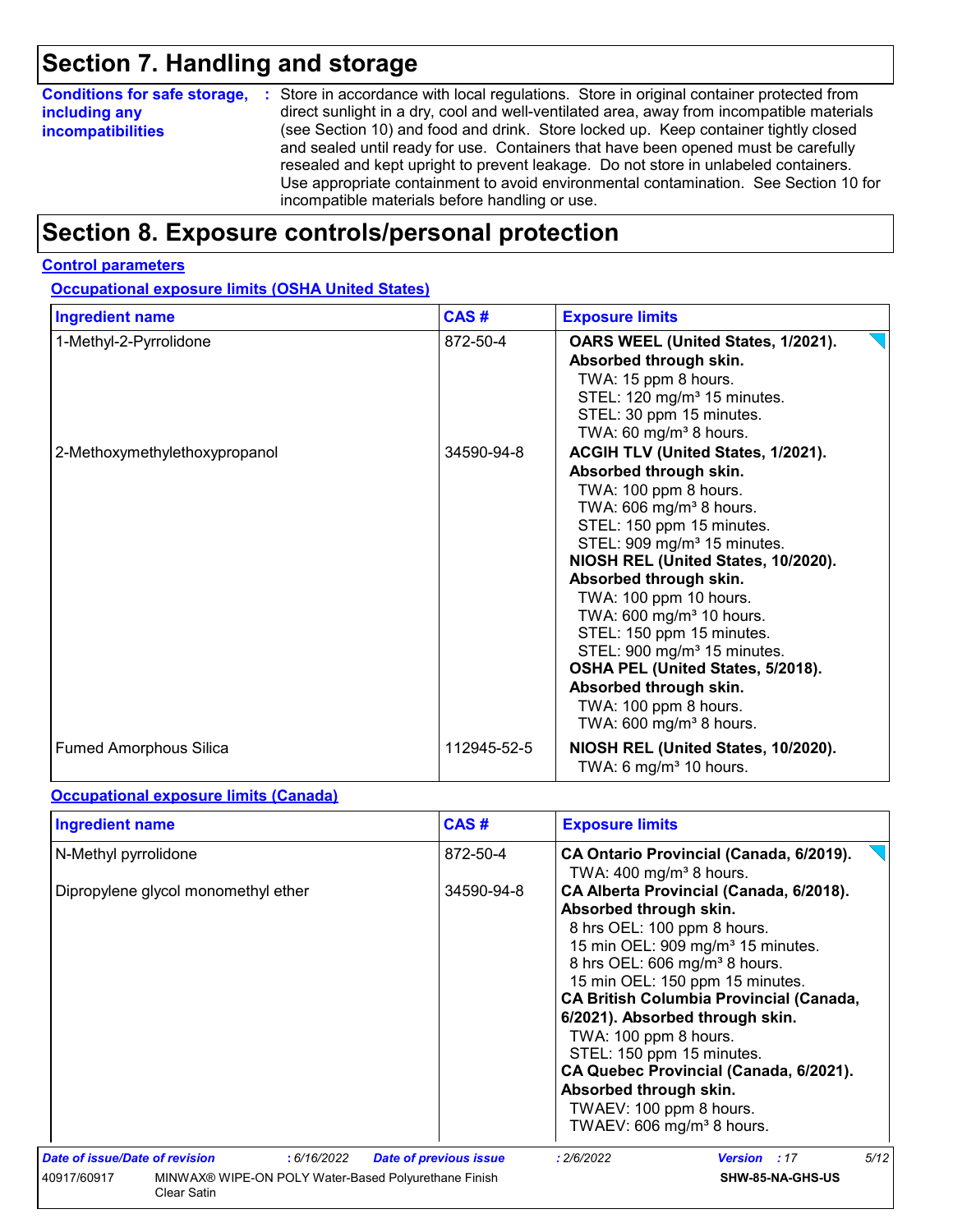# **Section 8. Exposure controls/personal protection**

|  | STEV: 150 ppm 15 minutes.<br>STEV: 909 mg/m <sup>3</sup> 15 minutes.<br>CA Ontario Provincial (Canada, 6/2019).<br>Absorbed through skin.<br>STEL: 150 ppm 15 minutes.<br>TWA: 100 ppm 8 hours.<br><b>CA Saskatchewan Provincial (Canada,</b><br>7/2013). Absorbed through skin.<br>STEL: 150 ppm 15 minutes.<br>TWA: 100 ppm 8 hours. |
|--|----------------------------------------------------------------------------------------------------------------------------------------------------------------------------------------------------------------------------------------------------------------------------------------------------------------------------------------|
|--|----------------------------------------------------------------------------------------------------------------------------------------------------------------------------------------------------------------------------------------------------------------------------------------------------------------------------------------|

#### **Occupational exposure limits (Mexico)**

Clear Satin

|                               | <b>CAS#</b> | <b>Exposure limits</b>                                                                                              |
|-------------------------------|-------------|---------------------------------------------------------------------------------------------------------------------|
| 2-Methoxymethylethoxypropanol | 34590-94-8  | NOM-010-STPS-2014 (Mexico, 4/2016).<br>Absorbed through skin.<br>TWA: 100 ppm 8 hours.<br>STEL: 150 ppm 15 minutes. |

| <b>Appropriate engineering</b><br>controls | : If user operations generate dust, fumes, gas, vapor or mist, use process enclosures,<br>local exhaust ventilation or other engineering controls to keep worker exposure to<br>airborne contaminants below any recommended or statutory limits.                                                                                                                                                                                                                                                                                                                                                                       |  |  |  |  |  |
|--------------------------------------------|------------------------------------------------------------------------------------------------------------------------------------------------------------------------------------------------------------------------------------------------------------------------------------------------------------------------------------------------------------------------------------------------------------------------------------------------------------------------------------------------------------------------------------------------------------------------------------------------------------------------|--|--|--|--|--|
| <b>Environmental exposure</b><br>controls  | : Emissions from ventilation or work process equipment should be checked to ensure<br>they comply with the requirements of environmental protection legislation. In some<br>cases, fume scrubbers, filters or engineering modifications to the process equipment<br>will be necessary to reduce emissions to acceptable levels.                                                                                                                                                                                                                                                                                        |  |  |  |  |  |
| <b>Individual protection measures</b>      |                                                                                                                                                                                                                                                                                                                                                                                                                                                                                                                                                                                                                        |  |  |  |  |  |
| <b>Hygiene measures</b>                    | : Wash hands, forearms and face thoroughly after handling chemical products, before<br>eating, smoking and using the lavatory and at the end of the working period.<br>Appropriate techniques should be used to remove potentially contaminated clothing.<br>Wash contaminated clothing before reusing. Ensure that eyewash stations and safety<br>showers are close to the workstation location.                                                                                                                                                                                                                      |  |  |  |  |  |
| <b>Eye/face protection</b>                 | : Safety eyewear complying with an approved standard should be used when a risk<br>assessment indicates this is necessary to avoid exposure to liquid splashes, mists,<br>gases or dusts. If contact is possible, the following protection should be worn, unless<br>the assessment indicates a higher degree of protection: safety glasses with side-<br>shields.                                                                                                                                                                                                                                                     |  |  |  |  |  |
| <b>Skin protection</b>                     |                                                                                                                                                                                                                                                                                                                                                                                                                                                                                                                                                                                                                        |  |  |  |  |  |
| <b>Hand protection</b>                     | : Chemical-resistant, impervious gloves complying with an approved standard should be<br>worn at all times when handling chemical products if a risk assessment indicates this is<br>necessary. Considering the parameters specified by the glove manufacturer, check<br>during use that the gloves are still retaining their protective properties. It should be<br>noted that the time to breakthrough for any glove material may be different for different<br>glove manufacturers. In the case of mixtures, consisting of several substances, the<br>protection time of the gloves cannot be accurately estimated. |  |  |  |  |  |
| <b>Body protection</b>                     | : Personal protective equipment for the body should be selected based on the task being<br>performed and the risks involved and should be approved by a specialist before<br>handling this product.                                                                                                                                                                                                                                                                                                                                                                                                                    |  |  |  |  |  |
| <b>Other skin protection</b>               | : Appropriate footwear and any additional skin protection measures should be selected<br>based on the task being performed and the risks involved and should be approved by a<br>specialist before handling this product.                                                                                                                                                                                                                                                                                                                                                                                              |  |  |  |  |  |
| <b>Respiratory protection</b>              | : Based on the hazard and potential for exposure, select a respirator that meets the<br>appropriate standard or certification. Respirators must be used according to a<br>respiratory protection program to ensure proper fitting, training, and other important<br>aspects of use.                                                                                                                                                                                                                                                                                                                                    |  |  |  |  |  |
| <b>Date of issue/Date of revision</b>      | :6/16/2022<br>: 2/6/2022<br>Version : 17<br>6/12<br><b>Date of previous issue</b>                                                                                                                                                                                                                                                                                                                                                                                                                                                                                                                                      |  |  |  |  |  |
| 40917/60917                                | MINWAX® WIPE-ON POLY Water-Based Polyurethane Finish<br>SHW-85-NA-GHS-US                                                                                                                                                                                                                                                                                                                                                                                                                                                                                                                                               |  |  |  |  |  |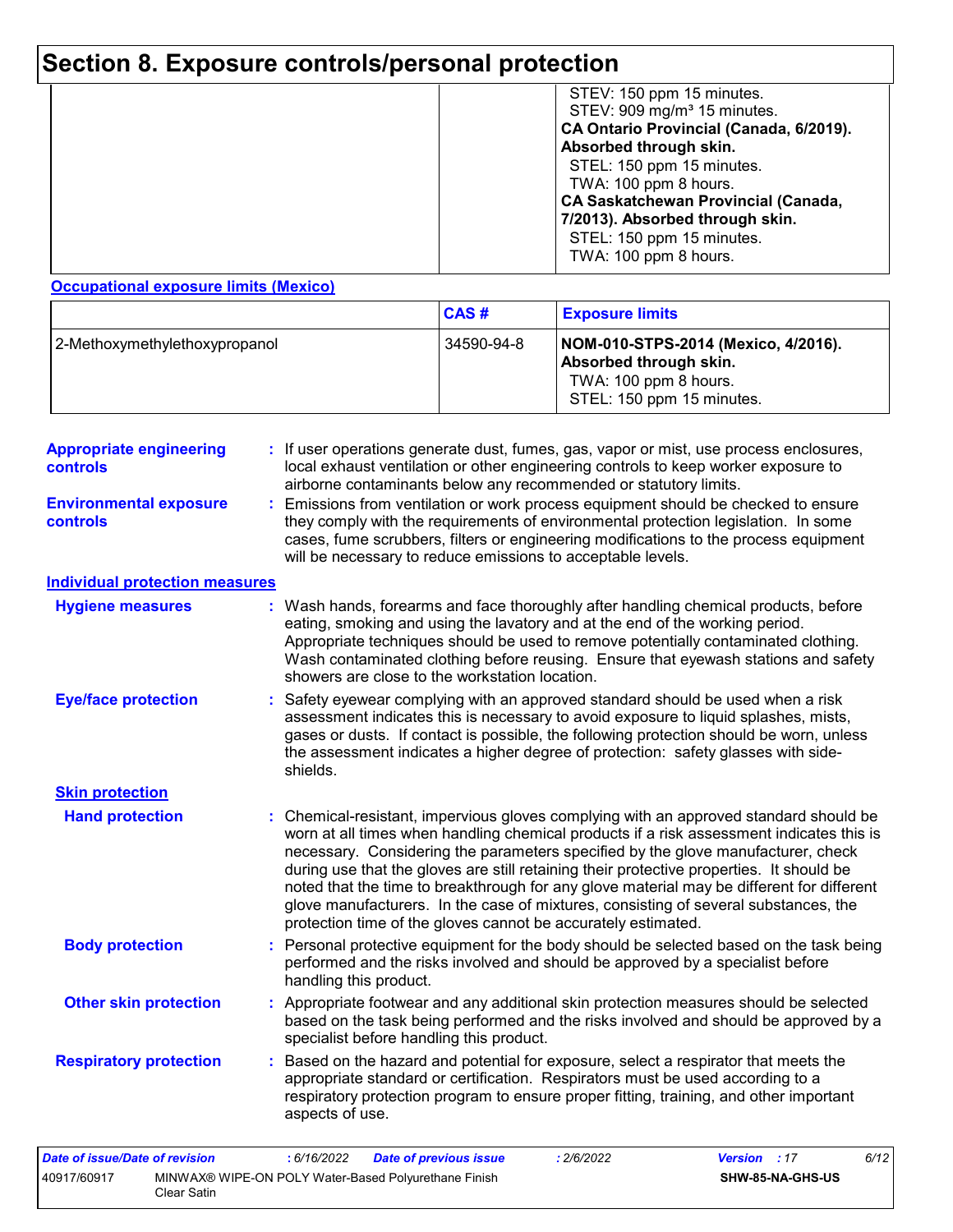## **Section 9. Physical and chemical properties**

The conditions of measurement of all properties are at standard temperature and pressure unless otherwise indicated.

| <b>Appearance</b>                                                 |                                                                |
|-------------------------------------------------------------------|----------------------------------------------------------------|
| <b>Physical state</b>                                             | $:$ Liquid.                                                    |
| <b>Color</b>                                                      | : Not available.                                               |
| Odor                                                              | : Not available.                                               |
| <b>Odor threshold</b>                                             | : Not available.                                               |
| рH                                                                | : 8                                                            |
| <b>Melting point/freezing point</b>                               | : Not available.                                               |
| <b>Boiling point, initial boiling</b><br>point, and boiling range | : $100^{\circ}$ C (212 $^{\circ}$ F)                           |
| <b>Flash point</b>                                                | : Closed cup: Not applicable.                                  |
| <b>Evaporation rate</b>                                           | $: 0.8$ (butyl acetate = 1)                                    |
| <b>Flammability</b>                                               | : Not available.                                               |
| Lower and upper explosion<br>limit/flammability limit             | : Lower: $1.1\%$<br><b>Upper: 14%</b>                          |
| <b>Vapor pressure</b>                                             | : $2.3$ kPa (17.5 mm Hg)                                       |
| <b>Relative vapor density</b>                                     | : 1 [Air = 1]                                                  |
| <b>Relative density</b>                                           | : 1.05                                                         |
| <b>Solubility</b>                                                 | : Not available.                                               |
| <b>Partition coefficient: n-</b><br>octanol/water                 | : Not applicable.                                              |
| <b>Auto-ignition temperature</b>                                  | : Not available.                                               |
| <b>Decomposition temperature</b>                                  | : Not available.                                               |
| <b>Viscosity</b>                                                  | Kinematic (40°C (104°F)): >20.5 mm <sup>2</sup> /s (>20.5 cSt) |
| <b>Molecular weight</b>                                           | Not applicable.                                                |
| <b>Aerosol product</b>                                            |                                                                |
| <b>Heat of combustion</b>                                         | $: 2.179$ kJ/g                                                 |

# **Section 10. Stability and reactivity**

| <b>Reactivity</b>                            | : No specific test data related to reactivity available for this product or its ingredients.              |
|----------------------------------------------|-----------------------------------------------------------------------------------------------------------|
| <b>Chemical stability</b>                    | : The product is stable.                                                                                  |
| <b>Possibility of hazardous</b><br>reactions | : Under normal conditions of storage and use, hazardous reactions will not occur.                         |
| <b>Conditions to avoid</b>                   | : No specific data.                                                                                       |
| <b>Incompatible materials</b>                | : No specific data.                                                                                       |
| <b>Hazardous decomposition</b><br>products   | : Under normal conditions of storage and use, hazardous decomposition products should<br>not be produced. |

| Date of issue/Date of revision |             | : 6/16/2022 | <b>Date of previous issue</b>                        | 2/6/2022 | <b>Version</b> : 17     | 7/12 |
|--------------------------------|-------------|-------------|------------------------------------------------------|----------|-------------------------|------|
| 40917/60917                    | Clear Satin |             | MINWAX® WIPE-ON POLY Water-Based Polyurethane Finish |          | <b>SHW-85-NA-GHS-US</b> |      |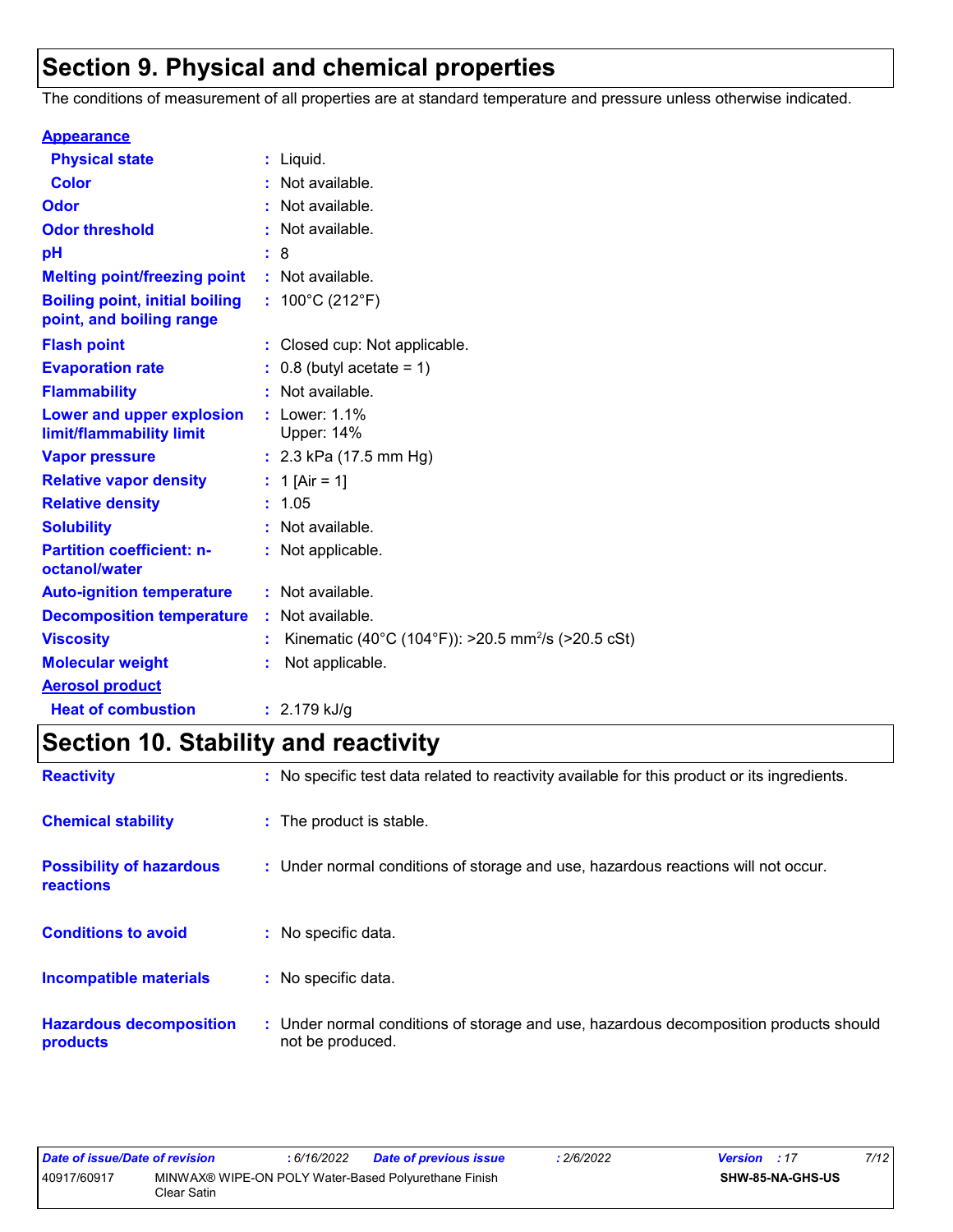## **Section 11. Toxicological information**

#### **Information on toxicological effects**

#### **Acute toxicity**

| <b>Product/ingredient name</b> | <b>Result</b> | <b>Species</b> | <b>Dose</b>          | <b>Exposure</b> |
|--------------------------------|---------------|----------------|----------------------|-----------------|
| 1-Methyl-2-Pyrrolidone         | LD50 Dermal   | Rabbit         | 8 g/kg               |                 |
|                                | LD50 Oral     | Rat            | $3914 \text{ mg/kg}$ |                 |
| Fumed Amorphous Silica         | ILD50 Oral    | Rat            | 3160 mg/kg           |                 |

#### **Irritation/Corrosion**

| <b>Product/ingredient name</b>                     | <b>Result</b>            | <b>Species</b> | <b>Score</b> | <b>Exposure</b>  | <b>Observation</b> |
|----------------------------------------------------|--------------------------|----------------|--------------|------------------|--------------------|
| 1-Methyl-2-Pyrrolidone                             | Eyes - Moderate irritant | Rabbit         |              | $100 \text{ mg}$ |                    |
| 2-Methoxymethylethoxypropanol Eyes - Mild irritant |                          | Human          |              | 8 mg             |                    |
|                                                    | Eyes - Mild irritant     | Rabbit         |              | 124 hours 500    |                    |
|                                                    |                          |                |              | mg               |                    |
|                                                    | ISkin - Mild irritant    | Rabbit         |              | 500 mg           | -                  |

#### **Sensitization**

Not available.

#### **Mutagenicity**

Not available.

#### **Carcinogenicity**

Not available.

#### **Classification**

| <b>Product/ingredient name</b> | <b>OSHA</b> | <b>IARC</b> |  |
|--------------------------------|-------------|-------------|--|
| <b>Fumed Amorphous Silica</b>  |             |             |  |

#### **Reproductive toxicity**

Not available.

#### **Teratogenicity**

Not available.

#### **Specific target organ toxicity (single exposure)**

| <b>Name</b>            | <b>Category</b> | <b>Route of</b><br><b>exposure</b> | <b>Target organs</b>                     |
|------------------------|-----------------|------------------------------------|------------------------------------------|
| 1-Methyl-2-Pyrrolidone | Category 3      |                                    | Respiratory tract<br><b>l</b> irritation |

**Specific target organ toxicity (repeated exposure)**

Not available.

#### **Aspiration hazard**

Not available.

#### **Information on the likely routes of exposure :** Not available.

### **Inhalation :** No known significant effects or critical hazards. **Ingestion :** No known significant effects or critical hazards. **Skin contact :** No known significant effects or critical hazards. **Eye contact :** No known significant effects or critical hazards. **Potential acute health effects**

| Date of issue/Date of revision |             | : 6/16/2022 | <b>Date of previous issue</b>                        | : 2/6/2022 | <b>Version</b> : 17 |                         | 8/12 |
|--------------------------------|-------------|-------------|------------------------------------------------------|------------|---------------------|-------------------------|------|
| 40917/60917                    | Clear Satin |             | MINWAX® WIPE-ON POLY Water-Based Polyurethane Finish |            |                     | <b>SHW-85-NA-GHS-US</b> |      |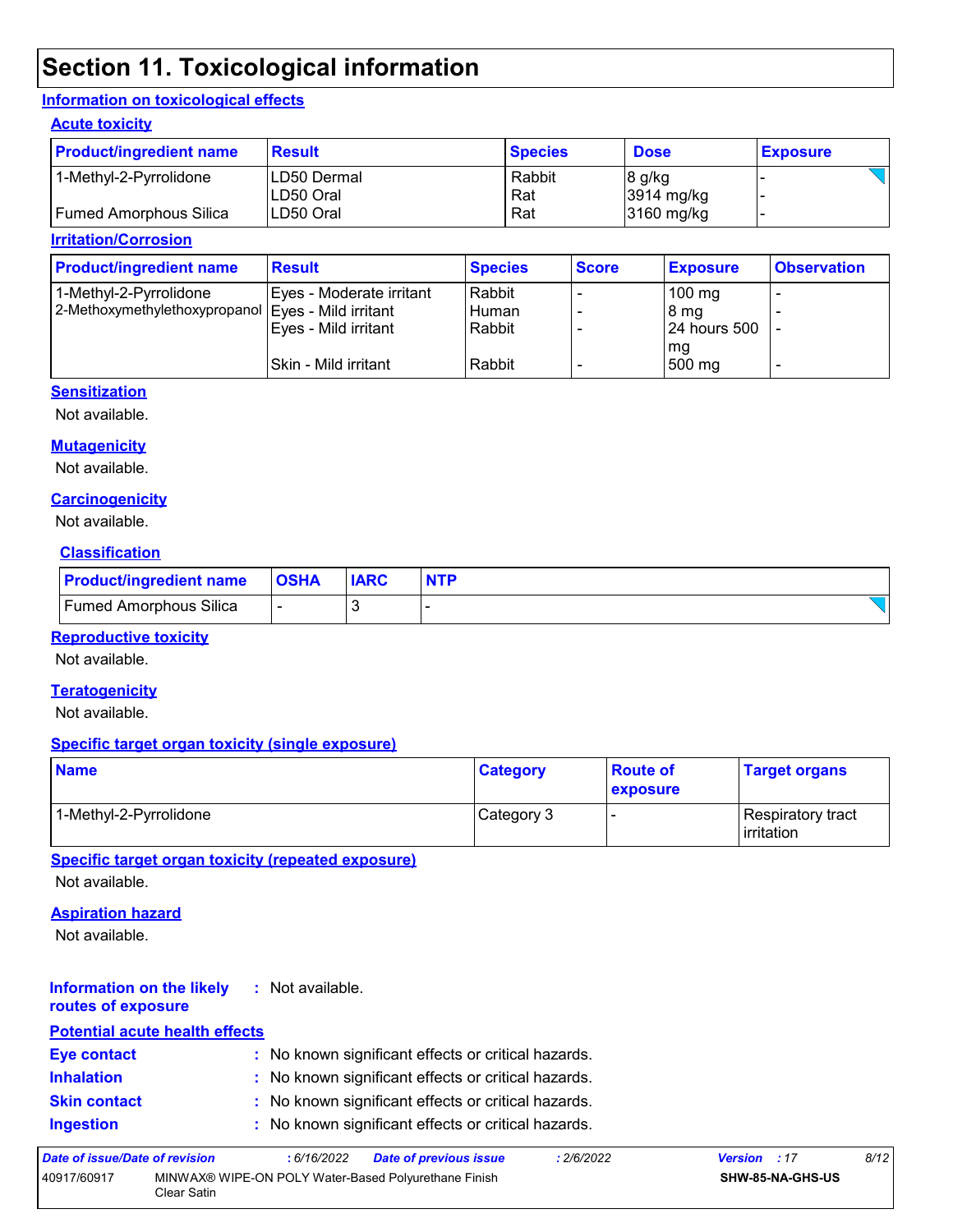# **Section 11. Toxicological information**

|                     | <b>Symptoms related to the physical, chemical and toxicological characteristics</b>                                         |
|---------------------|-----------------------------------------------------------------------------------------------------------------------------|
| <b>Eye contact</b>  | : No specific data.                                                                                                         |
| <b>Inhalation</b>   | : Adverse symptoms may include the following:<br>reduced fetal weight<br>increase in fetal deaths<br>skeletal malformations |
| <b>Skin contact</b> | : Adverse symptoms may include the following:<br>reduced fetal weight<br>increase in fetal deaths<br>skeletal malformations |
| <b>Ingestion</b>    | : Adverse symptoms may include the following:<br>reduced fetal weight<br>increase in fetal deaths<br>skeletal malformations |

|                                                   | Delayed and immediate effects and also chronic effects from short and long term exposure |
|---------------------------------------------------|------------------------------------------------------------------------------------------|
| <b>Short term exposure</b>                        |                                                                                          |
| <b>Potential immediate</b><br><b>effects</b>      | : Not available.                                                                         |
| <b>Potential delayed effects</b>                  | : Not available.                                                                         |
| <b>Long term exposure</b>                         |                                                                                          |
| <b>Potential immediate</b><br><b>effects</b>      | : Not available.                                                                         |
| <b>Potential delayed effects : Not available.</b> |                                                                                          |
| <b>Potential chronic health effects</b>           |                                                                                          |
|                                                   |                                                                                          |
| Not available.                                    |                                                                                          |
| <b>General</b>                                    | : No known significant effects or critical hazards.                                      |
| <b>Carcinogenicity</b>                            | : No known significant effects or critical hazards.                                      |
| <b>Mutagenicity</b>                               | : No known significant effects or critical hazards.                                      |
| <b>Teratogenicity</b>                             | : May damage the unborn child.                                                           |
| <b>Developmental effects</b>                      | : No known significant effects or critical hazards.                                      |

### **Numerical measures of toxicity**

| <b>Route</b> | <b>ATE value</b> |
|--------------|------------------|
| Oral         | 103490.22 mg/kg  |

# **Section 12. Ecological information**

### **Toxicity**

| <b>Product/ingredient name</b> | <b>Result</b>                   | <b>Species</b>               | <b>Exposure</b> |
|--------------------------------|---------------------------------|------------------------------|-----------------|
| 1-Methyl-2-Pyrrolidone         | Acute LC50 1.23 ppm Fresh water | I Daphnia - Daphnia magna    | I48 hours       |
|                                | Acute LC50 832 ppm Fresh water  | I Fish - Lepomis macrochirus | 96 hours        |

| Date of issue/Date of revision |             | : 6/16/2022 | <b>Date of previous issue</b>                        | : 2/6/2022 | <b>Version</b> : 17 |                         | 9/12 |
|--------------------------------|-------------|-------------|------------------------------------------------------|------------|---------------------|-------------------------|------|
| 40917/60917                    | Clear Satin |             | MINWAX® WIPE-ON POLY Water-Based Polyurethane Finish |            |                     | <b>SHW-85-NA-GHS-US</b> |      |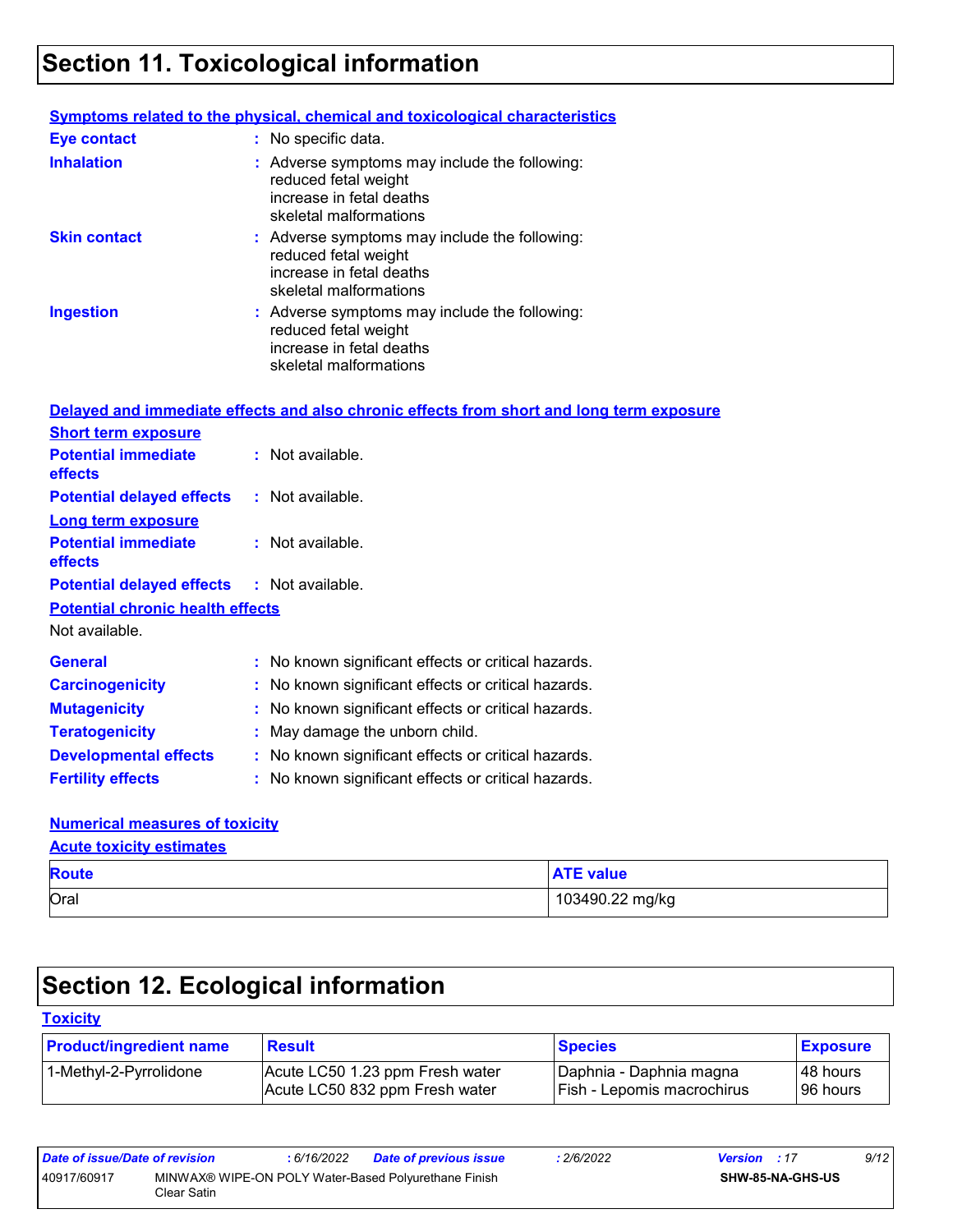## **Section 12. Ecological information**

#### **Persistence and degradability**

Not available.

#### **Bioaccumulative potential**

Not available.

#### **Mobility in soil**

**Soil/water partition coefficient (KOC) :** Not available.

**Other adverse effects** : No known significant effects or critical hazards.

### **Section 13. Disposal considerations**

- **Disposal methods :**
- The generation of waste should be avoided or minimized wherever possible. Disposal of this product, solutions and any by-products should at all times comply with the requirements of environmental protection and waste disposal legislation and any regional local authority requirements. Dispose of surplus and non-recyclable products via a licensed waste disposal contractor. Waste should not be disposed of untreated to the sewer unless fully compliant with the requirements of all authorities with jurisdiction. Waste packaging should be recycled. Incineration or landfill should only be considered when recycling is not feasible. This material and its container must be disposed of in a safe way. Care should be taken when handling emptied containers that have not been cleaned or rinsed out. Empty containers or liners may retain some product residues. Avoid dispersal of spilled material and runoff and contact with soil, waterways, drains and sewers.

## **Section 14. Transport information**

|                                      | <b>DOT</b><br><b>Classification</b> | <b>TDG</b><br><b>Classification</b> | <b>Mexico</b><br><b>Classification</b> | <b>IATA</b>    | <b>IMDG</b>    |
|--------------------------------------|-------------------------------------|-------------------------------------|----------------------------------------|----------------|----------------|
| <b>UN number</b>                     | Not regulated.                      | Not regulated.                      | Not regulated.                         | Not regulated. | Not regulated. |
| <b>UN proper</b><br>shipping name    | $\blacksquare$                      | $\blacksquare$                      | $\blacksquare$                         |                | ٠              |
| <b>Transport</b><br>hazard class(es) | $\overline{a}$                      | $\blacksquare$                      | $\blacksquare$                         | -              | $\blacksquare$ |
| <b>Packing group</b>                 | $\overline{\phantom{a}}$            | $\overline{\phantom{a}}$            | $\blacksquare$                         | $\blacksquare$ | $\blacksquare$ |
| <b>Environmental</b><br>hazards      | No.                                 | No.                                 | No.                                    | No.            | No.            |
| <b>Additional</b><br>information     | $\blacksquare$                      | $\overline{\phantom{a}}$            | $\overline{\phantom{0}}$               |                | $\blacksquare$ |

| Date of issue/Date of revision |              | : 6/16/2022 | <b>Date of previous issue</b>                        | 2/6/2022 | <b>Version</b> : 17 |                         | 10/12 |
|--------------------------------|--------------|-------------|------------------------------------------------------|----------|---------------------|-------------------------|-------|
| 40917/60917                    | Clear Satin_ |             | MINWAX® WIPE-ON POLY Water-Based Polyurethane Finish |          |                     | <b>SHW-85-NA-GHS-US</b> |       |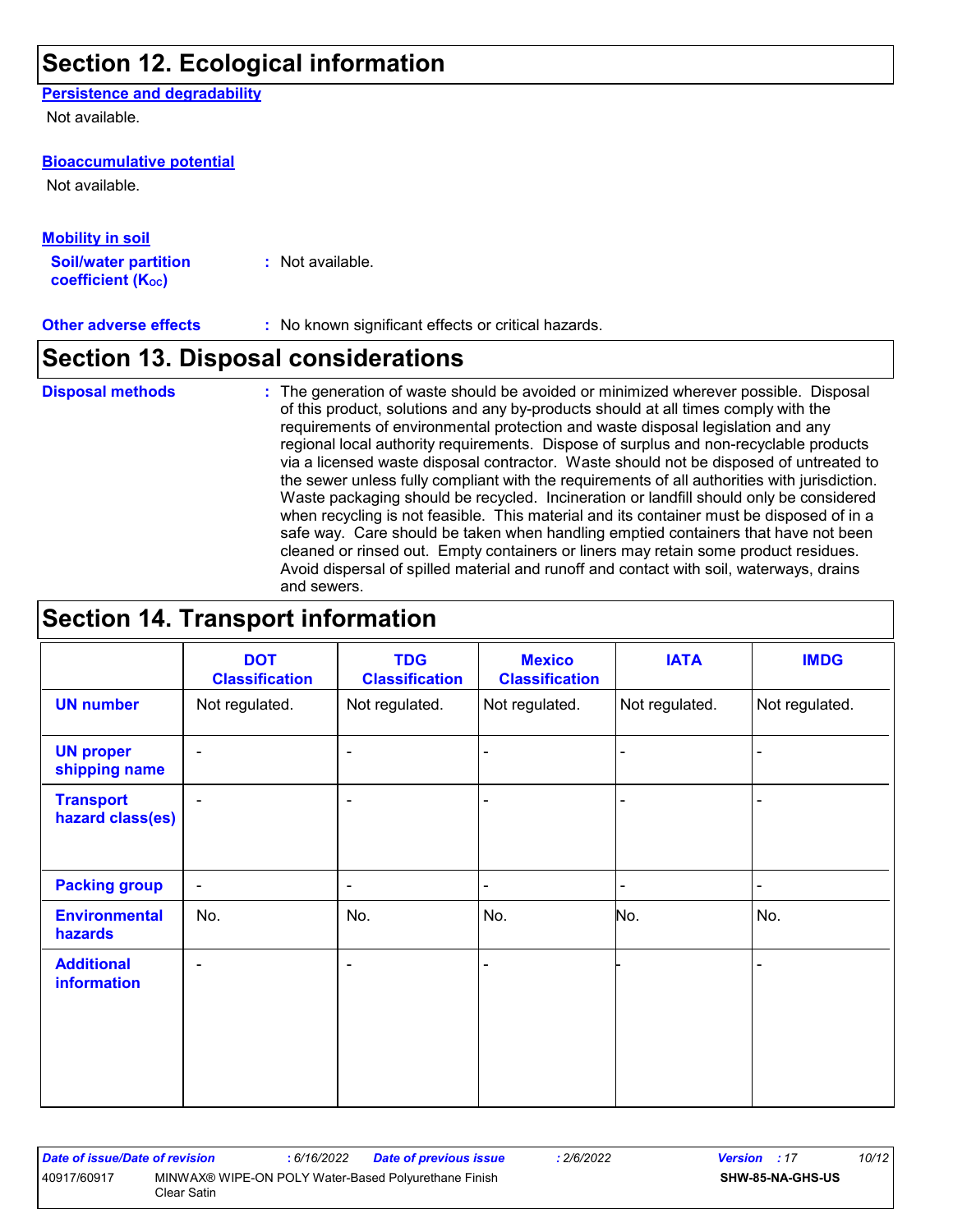## **Section 14. Transport information**

| Special precautions for user :                           | Multi-modal shipping descriptions are provided for informational purposes and do not<br>consider container sizes. The presence of a shipping description for a particular<br>mode of transport (sea, air, etc.), does not indicate that the product is packaged<br>suitably for that mode of transport. All packaging must be reviewed for suitability<br>prior to shipment, and compliance with the applicable regulations is the sole<br>responsibility of the person offering the product for transport. People loading and<br>unloading dangerous goods must be trained on all of the risks deriving from the<br>substances and on all actions in case of emergency situations. |
|----------------------------------------------------------|-------------------------------------------------------------------------------------------------------------------------------------------------------------------------------------------------------------------------------------------------------------------------------------------------------------------------------------------------------------------------------------------------------------------------------------------------------------------------------------------------------------------------------------------------------------------------------------------------------------------------------------------------------------------------------------|
| <b>Transport in bulk according</b><br>to IMO instruments | : Not available.                                                                                                                                                                                                                                                                                                                                                                                                                                                                                                                                                                                                                                                                    |

**Proper shipping name :**

: Not available.

## **Section 15. Regulatory information**

**TSCA 5(a)2 proposed significant new use rules**: 1-Methyl-2-Pyrrolidone; Nonylphenoxypoly(ethoxy)ethanol; Nonylphenoxypoly(ethoxy)ethanol; 5-Chloro-2-methylisothiazolinone; 2-Methyl-4-isothiazolin-3-one

#### **SARA 313**

SARA 313 (40 CFR 372.45) supplier notification can be found on the Environmental Data Sheet.

#### **California Prop. 65**

WARNING: This product contains a chemical known to the State of California to cause birth defects or other reproductive harm.

#### **International regulations**

| <b>International lists</b> | Australia inventory (AllC): Not determined.                  |
|----------------------------|--------------------------------------------------------------|
|                            | China inventory (IECSC): Not determined.                     |
|                            | Japan inventory (CSCL): Not determined.                      |
|                            | Japan inventory (ISHL): Not determined.                      |
|                            | Korea inventory (KECI): Not determined.                      |
|                            | New Zealand Inventory of Chemicals (NZIoC): Not determined.  |
|                            | Philippines inventory (PICCS): Not determined.               |
|                            | Taiwan Chemical Substances Inventory (TCSI): Not determined. |
|                            | Thailand inventory: Not determined.                          |
|                            | Turkey inventory: Not determined.                            |
|                            | Vietnam inventory: Not determined.                           |

### **Section 16. Other information**

**Hazardous Material Information System (U.S.A.)**



**The customer is responsible for determining the PPE code for this material. For more information on HMIS® Personal Protective Equipment (PPE) codes, consult the HMIS® Implementation Manual.**

**Caution: HMIS® ratings are based on a 0-4 rating scale, with 0 representing minimal hazards or risks, and 4 representing significant hazards or risks. Although HMIS® ratings and the associated label are not required on SDSs or products leaving a facility under 29 CFR 1910.1200, the preparer may choose to provide them. HMIS® ratings are to be used with a fully implemented HMIS® program. HMIS® is a registered trademark and service mark of the American Coatings Association, Inc.**

**Procedure used to derive the classification**

| <b>Classification</b>                                            |                                                                     |             |                               |            | <b>Justification</b> |       |
|------------------------------------------------------------------|---------------------------------------------------------------------|-------------|-------------------------------|------------|----------------------|-------|
| <b>TOXIC TO REPRODUCTION - Category 1B</b><br>Calculation method |                                                                     |             |                               |            |                      |       |
| Date of issue/Date of revision                                   |                                                                     | : 6/16/2022 | <b>Date of previous issue</b> | : 2/6/2022 | Version : 17         | 11/12 |
| 40917/60917                                                      | MINWAX® WIPE-ON POLY Water-Based Polyurethane Finish<br>Clear Satin |             |                               |            | SHW-85-NA-GHS-US     |       |